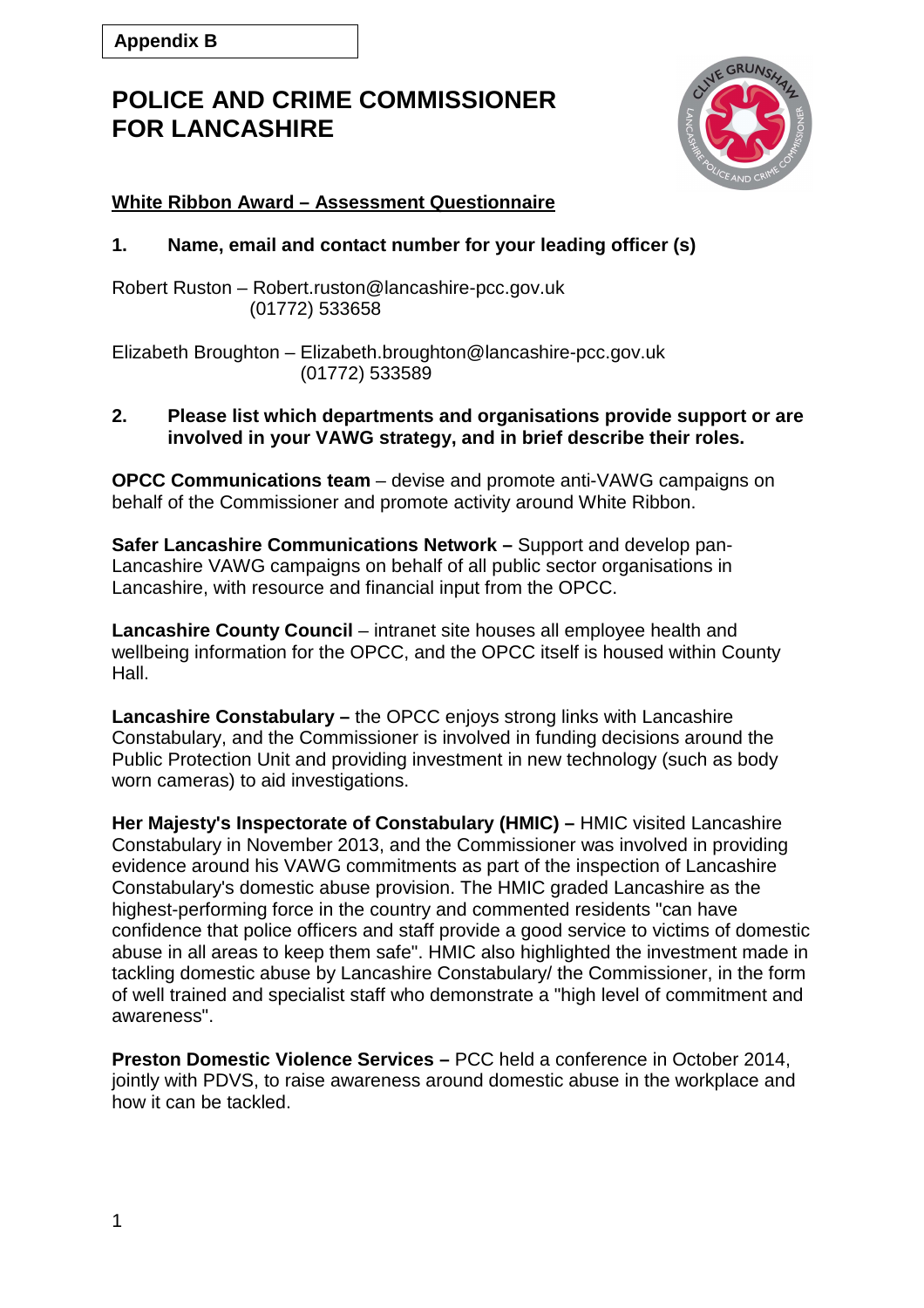

## **3. Has your authority made training and information on VAWG available to your staff?**

Information is available on the LCC intranet – Employee Support and Wellbeing section.

## **4. Will your action provide for your responsibilities under the Equality Act 2010 and Regulations 2011?**

Yes – the strategy will ensure domestic abuse is addressed both within the organisation and broader local community through awareness raising.

## **5. Describe your level of service provision related to VAWG, including same-sex relationships and perpetrator programmes?**

The OPCC does not provide services directly. However, the office does fund programmes which support both victims and perpetrators.

## **Funded in 2014/15:**

- £51,000 toward Blackburn with Darwen Council's commissioned DA services
- £51,000 toward Blackpool Council's commissioned DA services
- £107,000 for Lancashire County Council area one-to-one support and counselling, plus an additional £208,000 from the Ministry of Justice's Competed Victims' Fund.
- £302,000 to refurbish women's centres and accommodation from the Ministry of Justice's Competed Victims' Fund
- £35,000 for a PACE CSE family support worker from the Ministry of Justice's Competed Fund
- £46,100 to Sahara for the Breaking the Cycle Domestic Abuse programme
- £100,000 for the White Ribbon Sports Campaign
- £105,000 allocated for Domestic Homicide reviews (PCC has a commitment to fund every domestic homicide review in the county)
- £2,500 from the Community Action Fund for the Rossendale STAR centre's Sanctuary and Safety programme.
- Chorley and South Ribble Community Safety Partnership has used £3,656 for the Only Freedom project and £2,000 for a CSE awareness and training programme.

## **6. Does your authority undertake activities designed to involve men in anti-VAWG activities and actively participate in campaigning, or recruit men to become White Ribbon Ambassadors?**

PCC is an active supporter of the White Ribbon Campaign and publicly speaks out against domestic abuse and Child Sexual Exploitation both in the media and at conferences (evidence attached). As a high profile figure, his support of White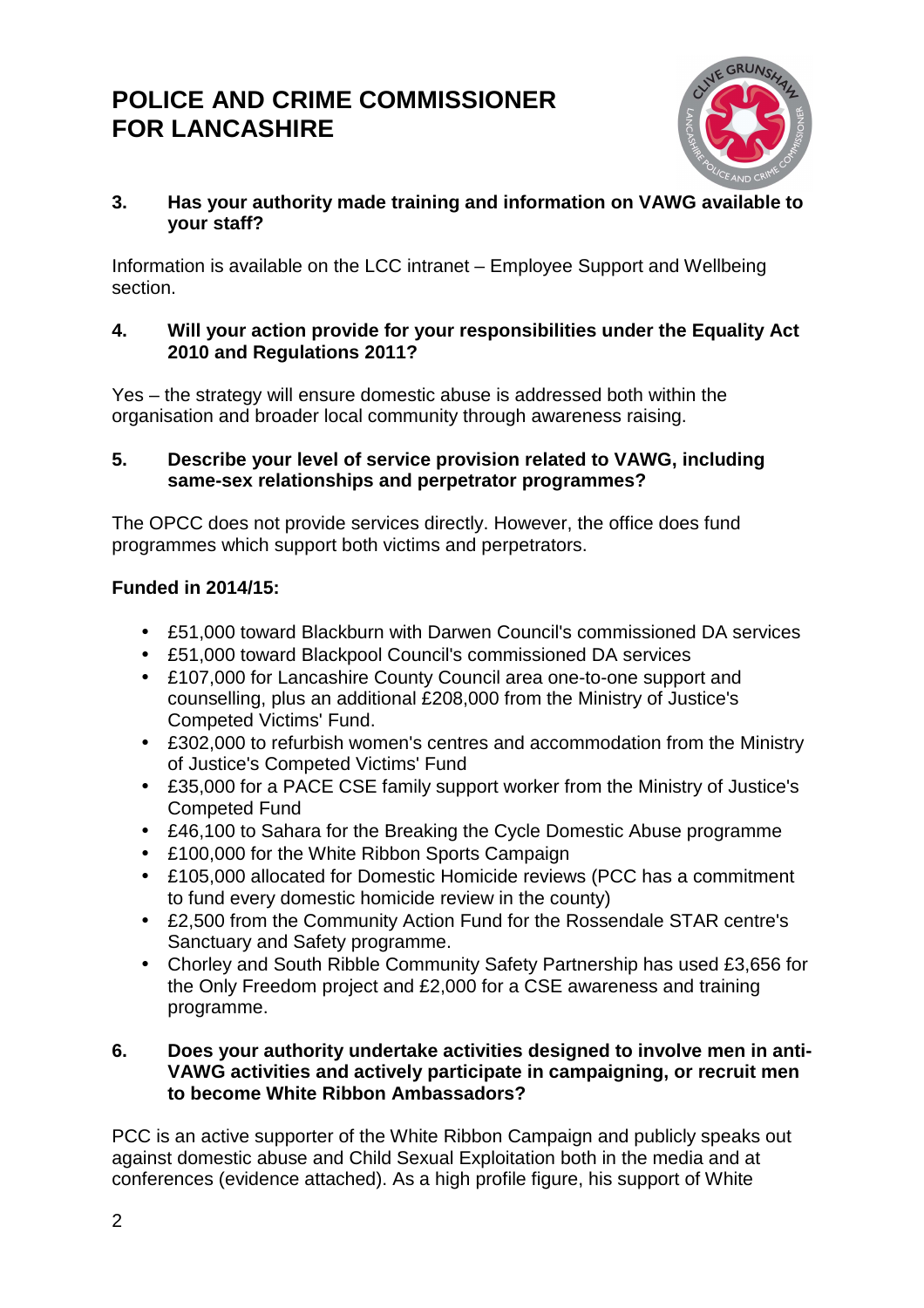

Ribbon and his stance against VAWG raises awareness of the issues across Lancashire.

## **7. Does your action plan specifically target information and publicity materials at men?**

Internally – with Lancashire County Council where the OPCC is based – posters are on display in all men's toilets specifically targetting male staff members and encouraging them to "Take the Pledge". All male employees within the OPCC have now signed the pledge.

## **8. Has your authority made plans to commemorate the 25th of November?**

White Ribbon day has been marked by the PCC each year since he came into office – in 2014 the Commissioner joined forces with Blackburn with Darwen Council to launch a library link to the Take the Step website, conducted media interviews and spoke at an event for partners in Blackburn.

The previous year the PCC joined with Lancashire County Council to organise a photo call for all top tier authorities and emergency services across Lancashire, to publicly state Lancashire's commitment to White Ribbon and the county's desire to become a "White Ribbon county".

## **9. Does your action plan provide for anti-VAWG activities all year round?**

Domestic abuse posters on prominent display in the office, and PCC regularly supporting domestic abuse charities and speaking publicly on this issue at events and conferences. Press releases are also issued year-round, alongside social media activity to raise awareness.

#### **10. Does the authority encourage schools and colleges to engage with the issues surrounding VAWG? This may be by encouraging them to organise events, accessing information or to undertake the White Ribbon Educational Award themselves.**

PCC has supported Lancashire Constabulary to establish a peer mentoring programme in schools.

PCC is also in the early stages of working with Lancashire Constabulary to introduce a new drama production around CSE into schools county-wide, designed to help young people understand the signs of CSE and help prevent both themselves and their friends becoming victims**.** 

## **11. Has your authority collected information on attitudes around VAWG in your area?**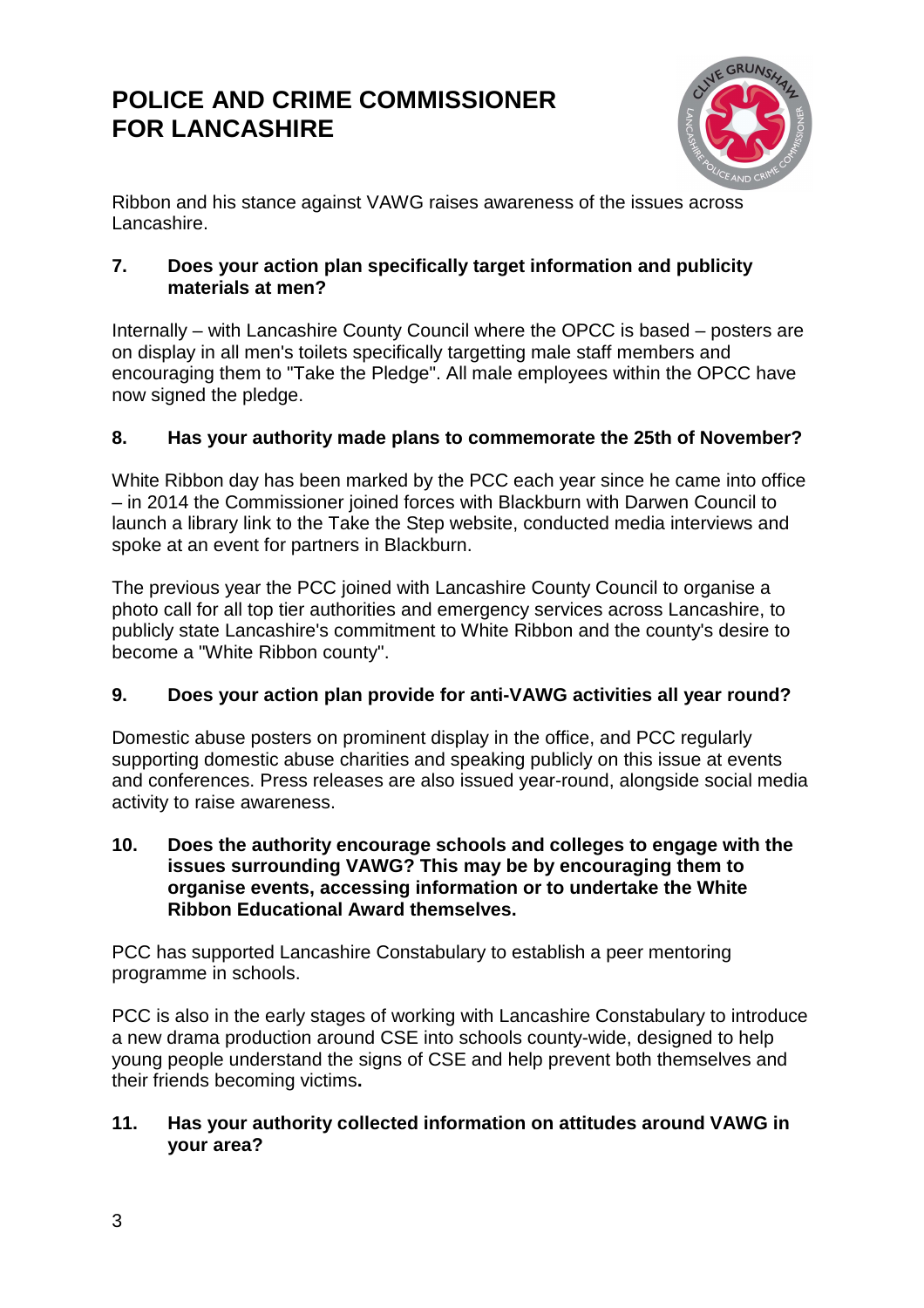

No, but there is an intention to do this detailed in the action plan.

## **12. Does your authority provide information/support on specific forms of VAWG beyond domestic violence?**

The OPCC designed and implemented a Child Sexual Exploitation (CSE) campaign designed to encourage adults and young people to know the signs of CSE, raise awareness of how to report it and how to avoid becoming a victim.

Through LCC, all staff are required to undertake mandatory CSE training.

## **13. Has your authority made any interventions to promote healthy relationships and gender quality? These may include placing limits on establishments such as lap-dancing clubs, or previous campaigns etc.**

The OPCC designed and launched the county-wide "Take the Step" domestic abuse campaign in December 2013, and continues to link with refuges across Lancashire to display information. The www.takethestep.co.uk website, which contains advice on recognising abusive relationships, is live and continues to be promoted through visuals and on social media.

## **14. Do you have any form of feedback or monitoring of the effectiveness of the strategy?**

All marketing campaigns, including those around domestic abuse, are evaluated to gauge their success. In terms of VAWG campaigns, this is often assessed through an increase in police referrals (which shows residents feel able to report incident and know they will be supported). Smaller social-media surveys can also be run to test the impact of campaigns and whether residents can recall the information presented to them.

## **5. Are you willing to submit reviews of your strategy bi-annually in order to retain the White Ribbon Towns Award?**

Yes

## **16. Do you have any further comments to make regarding your application?**

As a Police and Crime Commissioner's office, the organisation is not responsible for direct service delivery, placing it in different circumstances to the councils which have previous secured the White Ribbon Towns Award.

Therefore, not all the questions detailed above are directly relevant, as they fall outside the PCC's remit.